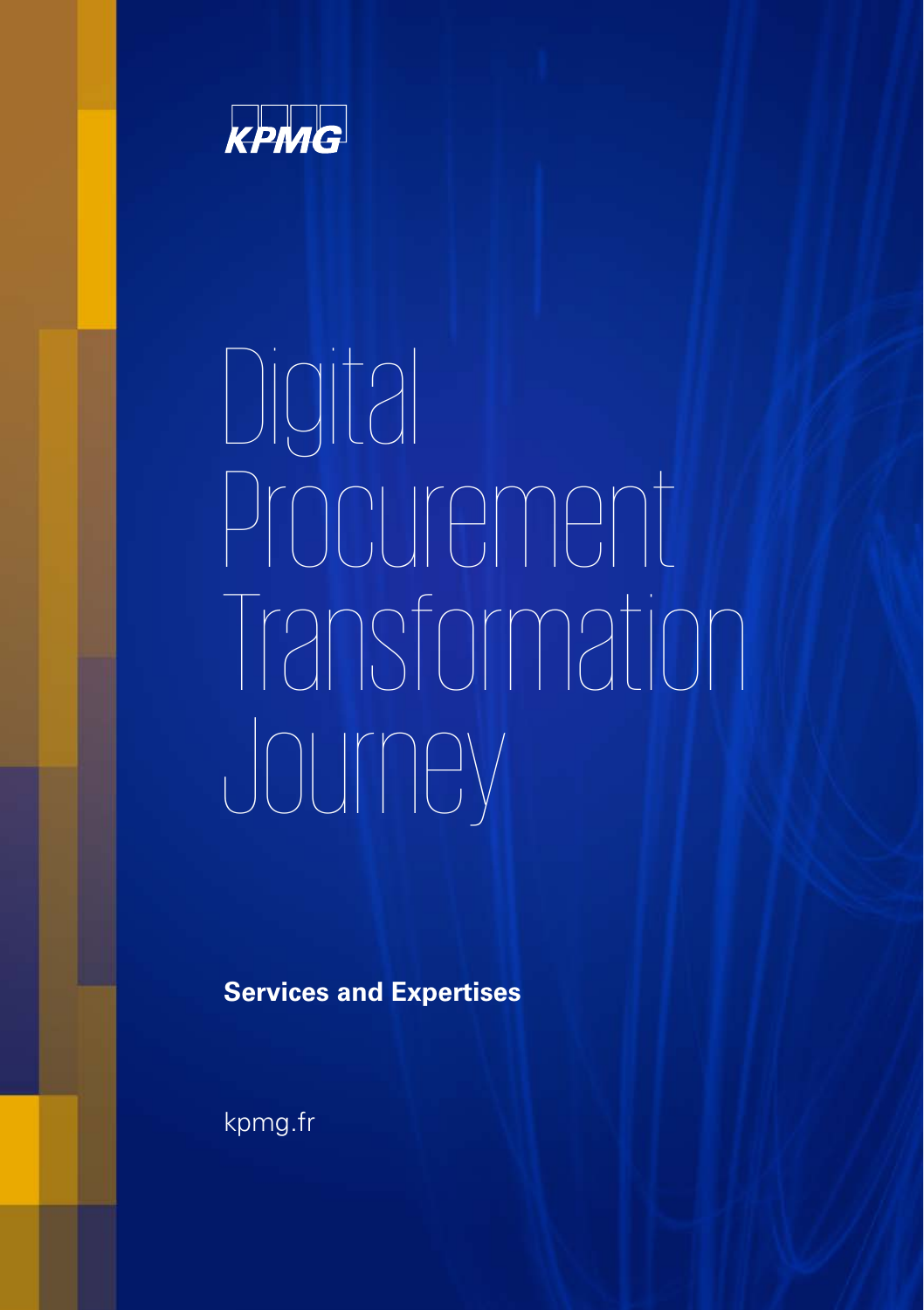### The CPO agenda for the Future of Procurement



### CPO's need to pivot to remain relevant CPO's need to pivot to remain relevant





# KPMG: OUR Offers to meet these challenges







**PROCUREMENT PROCUREMENT & INSIGHT & INSIGHT ANALYTICS ANALYTICS**



**SUPPLIER SUPPLIER & CUSTOMER & CUSTOMER CENTRIC CENTRIC**

### ...and our clients that have used KPMG as an accelerator as an accelerator

- • **PHARMACEUTICAL LABORATORY** • **PHARMACEUTICAL LABORATORY**
- • **AUTOMOTIVE SUPPLIER** • **AUTOMOTIVE SUPPLIER**
- • **LARGE GLOBAL BANK** • **LARGE GLOBAL BANK**
- **MEDIA & WEB COMPANY MEDIA & WEB COMPANY**
- • **COSMETIC LABORATORY** • **COSMETIC LABORATORY**
- • **BUILDING & ENERGY COMPANIES** • **BUILDING & ENERGY COMPANIES**
- • **INTERNATIONAL TRANSPORT COMPANY** • **INTERNATIONAL TRANSPORT COMPANY**
- **LARGE RETAIL CHAIN LARGE RETAIL CHAIN**